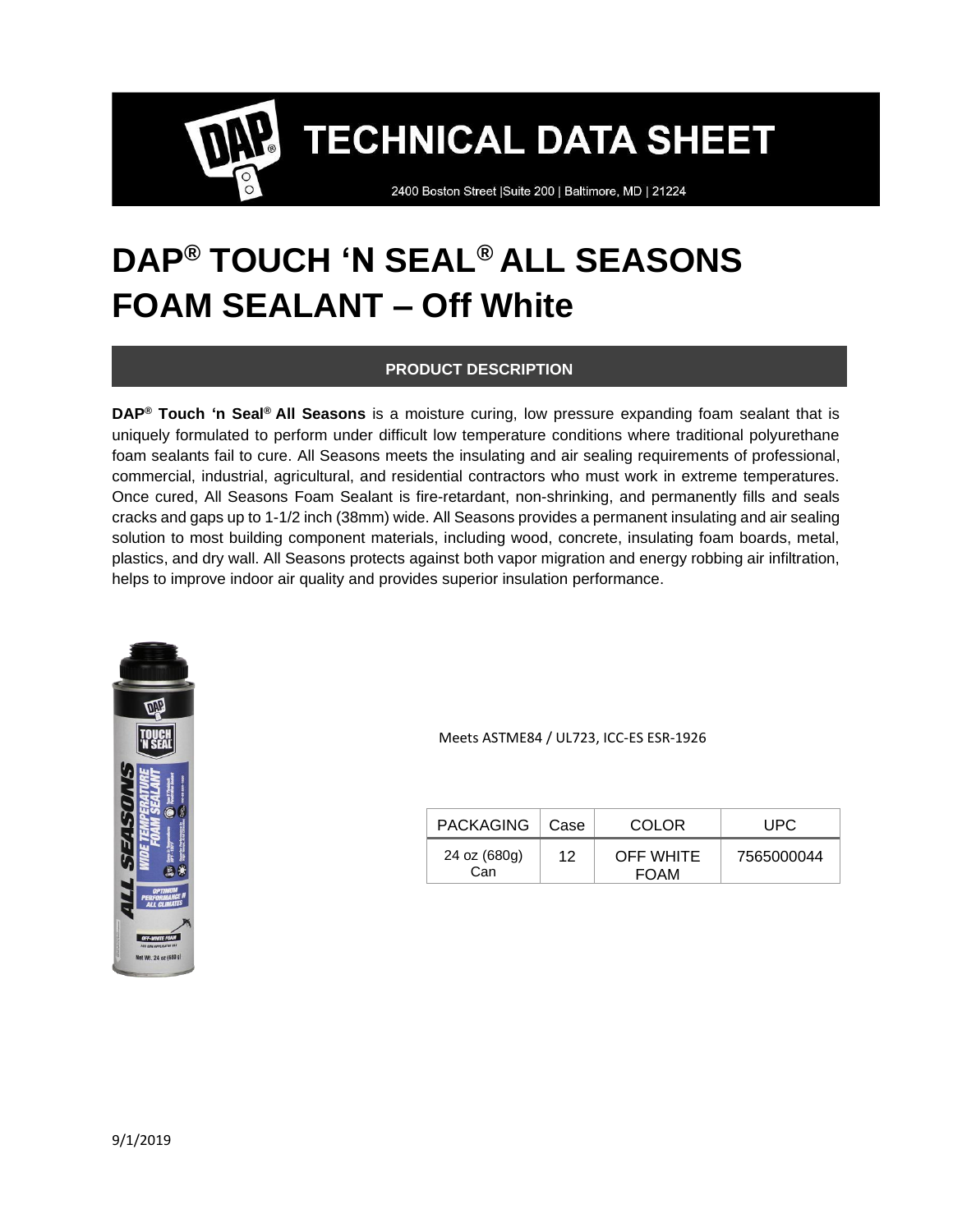2400 Boston Street | Suite 200 | Baltimore, MD | 21224

### **KEY FEATURES & BENEFITS**

- Fills, expands, air seals in cold temperatures
- Cures in temperatures as low as 20°F (-6°C)
- Won't crack or harden under extreme temperatures
- Low curing pressure can be used to seal windows and doors
- Flame resistant, all-purpose foam sealant
- Higher volume output for larger jobs
- Applicators provide precision accuracy and adjustable output
- Compatible with all fiber insulation systems
- ICC-ES ESR 1926 approved
- Interior / exterior use

#### **SUGGESTED USES**

#### **USE TO FILL AND SEAL:**

- Through-penetrations
- Gaps and cracks in foundations, crawlspaces, attics, and basements
- Partitions and stud walls
- Top and bottom of stair stringer

Space connections in soffits and drop ceilings

#### **FOR BEST RESULTS**

- Apply in temperatures between 20°F 120°F (-6°C to 48°C)
- Surface must be clean, dry, and free of all foreign material for adhesion
- Dispense in the UPSIDE-DOWN position
- Apply in spaces with 40% relative humidity or greater
- If used outdoors, paint to avoid foam discoloration
- Use around, not inside, junction boxes

#### **APPLICATION**

**DIRECTIONS: Important – read all directions and cautions before use. Always wear gloves, eye protection and work clothes. Use drop cloths. Product is flammable during dispensing – turn off sources of ignition prior to use. Always refer to local building codes prior to application of Touch 'n Seal sealants. CAN MAY BURST IF LEFT IN HOT VEHICLE, EXPOSED TO DIRECT SUNLIGHT OR TEMPERATURES ABOVE 122⁰F (50⁰C).**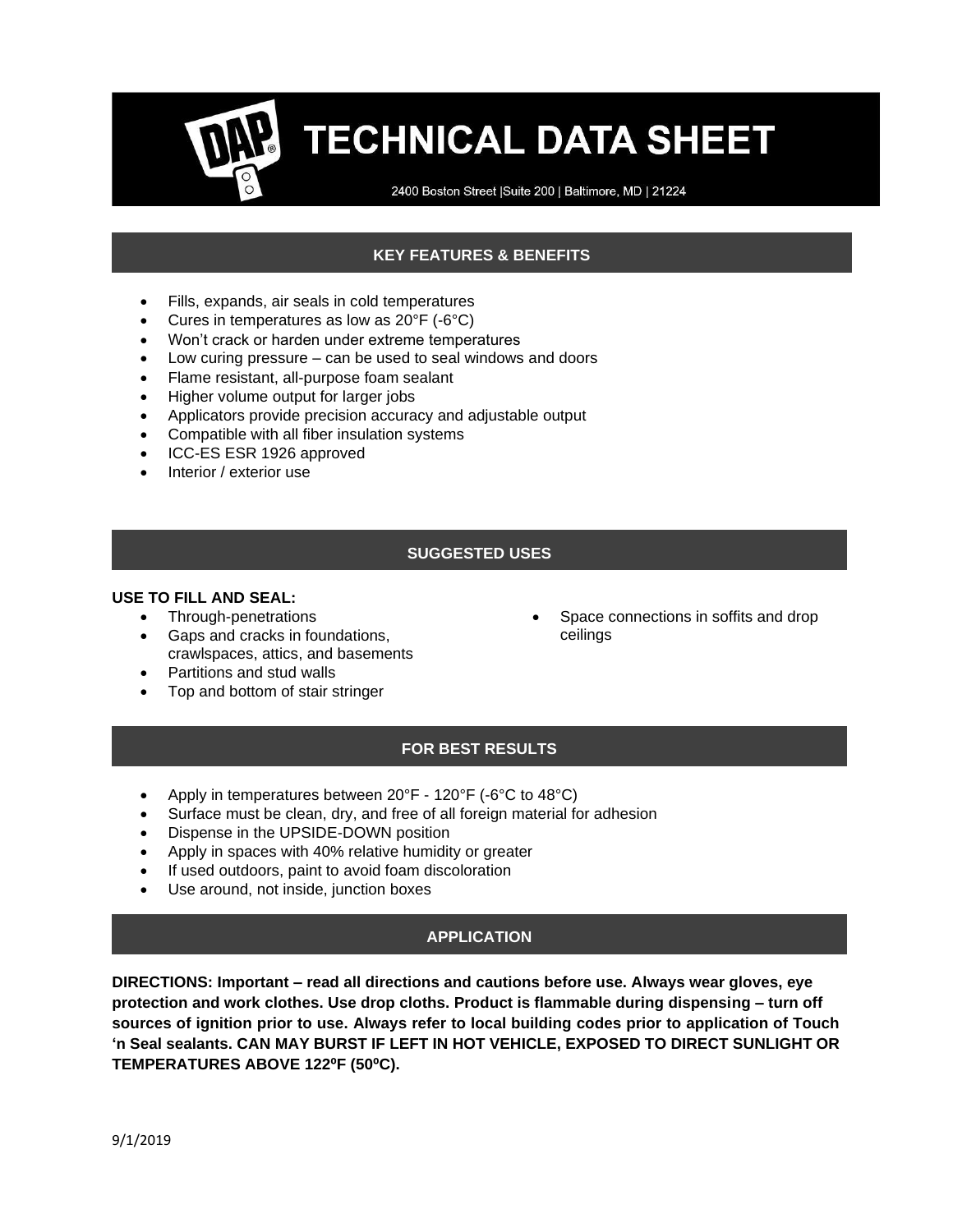2400 Boston Street | Suite 200 | Baltimore, MD | 21224

**Preparation:** To promote adhesion, surface must be clean, dry, and free of all foreign material. For easy attachment to foam applicator gun, apply petroleum jelly to the gun basket before screwing on can. While pointing in a safe direction, depress trigger and attach gun to can (see instructions inside gun box). Do not over-tighten. Important: Before starting the job, first practice dispensing onto scrap materials.

**Application:** For best results this product should only be dispensed in the UPSIDE-DOWN position and apply in spaces with 40% greater relative humidity. Fill gap no more than 1/4 full, allowing room for expansion. Foam will be tack-free in about 10 minutes (50% RH). Do not overfill. Excess foam can be trimmed, sanded, caulked or plastered as necessary. Direct sunlight discolors foam if not painted or covered.

**Can Replacement:** While pointing the gun in a safe direction, depress trigger and quickly remove empty can. Spray basket with polyurethane foam cleaner and immediately replace with a new can of foam to prevent foam from hardening in the gun.

**Clean-up:** If wet foam contacts skin, clean immediately with a dry rag – do not use water – water accelerates curing. Cured foam must be removed mechanically from surfaces. Uncured foam can be cleaned from most surfaces with Foam Cleaner or acetone. Do not attempt to remove cured solvents. If foam dries on skin, apply generous amounts of petroleum jelly, put on plastic gloves and wait 1 hour. With a clean cloth, firmly wipe off residue and repeat process if necessary. DO NOT use acetone or other solvents to remove product from skin.

**Storage/Re-Use/Disposal:** Turn gun's flow control knob to closed position and store can in upright position (with gun still attached). To restart, shake well for 30 seconds, turn flow control knob to open position and dispense foam. Maximum Storage: 15 days. Store can upright below 90°F (32°C). Dispose of container and unused product in accordance with all current federal, state, and local regulations.

| <b>TYPICAL PHYSICAL &amp; CHEMICAL PROPERTIES</b>              |                             |  |  |  |
|----------------------------------------------------------------|-----------------------------|--|--|--|
|                                                                |                             |  |  |  |
| Yield per can (1/4" bead) ASTM C1536                           | 2230 linear feet            |  |  |  |
| Dry Time/ Tack Free                                            | Approx. 10 min. @ 50% RH    |  |  |  |
| Cure Time                                                      | Approx. 1 hour              |  |  |  |
| <b>Shelf Life</b>                                              | 18 months (unopened)        |  |  |  |
| <b>Application Temperature Range</b>                           | 20°F to120°F (-6°C to 48°C) |  |  |  |
| Cuttable                                                       | Approx. 30 min. hours       |  |  |  |
| ASTM C-518 R-Value                                             | 4-5 /in (25mm)              |  |  |  |
| Applicable Standards ICC-Evaluation Services (ICC-ESR-1926)    | Approved                    |  |  |  |
| California Bureau of Home Furnishings and Insulation           | Compliant                   |  |  |  |
| UL Classified Caulking & Sealants                              | Listed                      |  |  |  |
| UL 723 Surface Burning Characteristics Fire Test (Flame/Smoke) | 10/15                       |  |  |  |